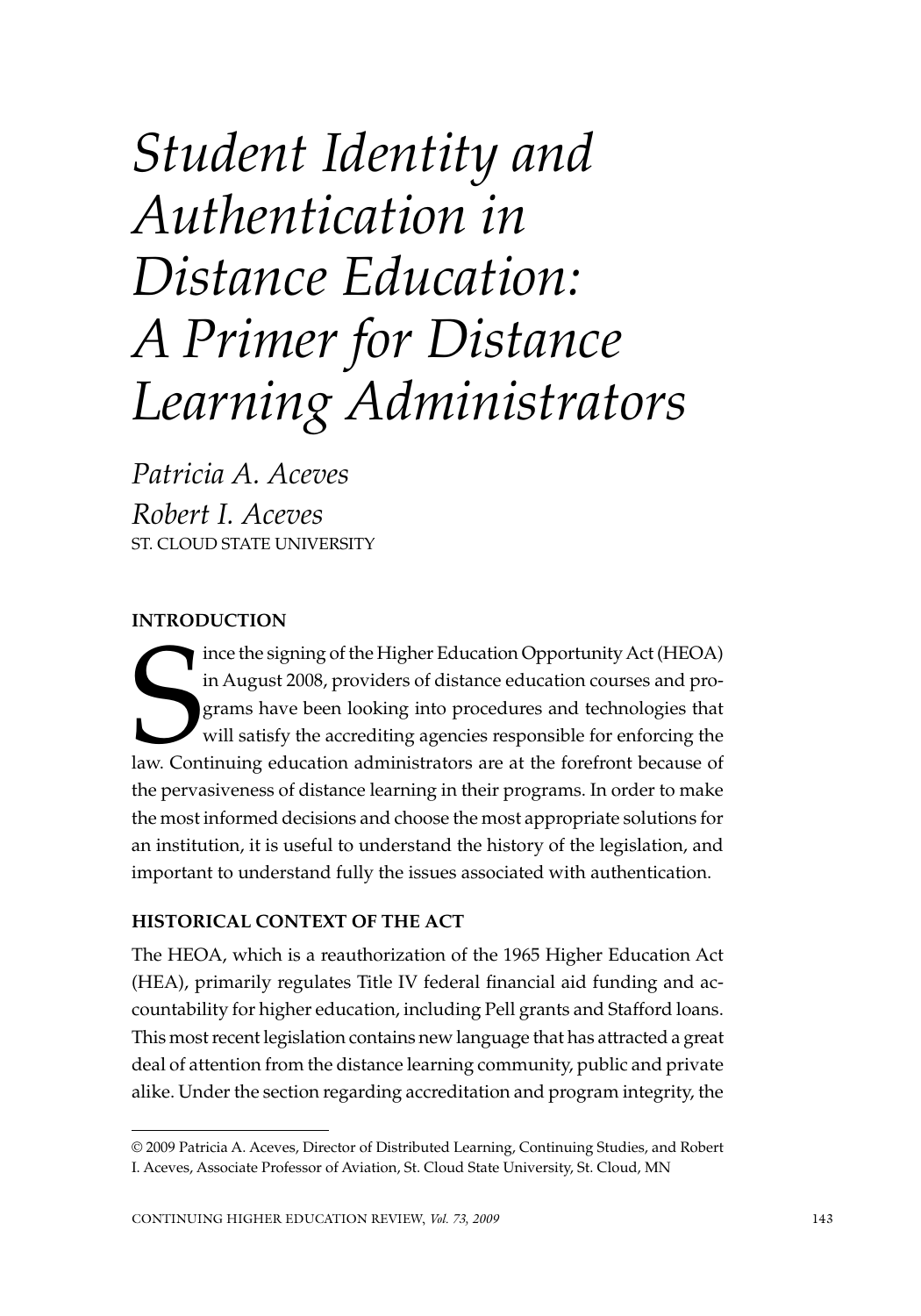language specifically states:

The [accrediting] agency or association requires an institution that offers distance education or correspondence education to have processes through which the institution establishes that the student who registers in a distance education or correspondence education course or program is the same student who participates in and completes the program and receives the academic credit.

#### **REgulAting fRAud in CoRREspondEnCE EduCAtion**

A 1992 amendment of the HEA included a provision that limited the amount of federal financial aid institutions could receive if the institution offered more than 50 percent of its courses or had more than 50 percent of its students through distance education. Known as the "50 percent rule," this part of the act reflected the concern that Title IV financial aid programs—including Stafford loans—had been subjected to fraud and abuse by institutions and individuals seeking to profit from the programs. A Senate report stated that there had been significant abuse reported, particularly within shortterm correspondence programs where no degree was awarded. Legislators believed the remedy was to eliminate student aid for any correspondence course that was not part of an associate's or bachelor's degree program. The amendment prohibited aid for any institution offering more than 50 percent of its courses through correspondence courses or enrolled more than 50 percent of its students in correspondence programs.

Recognizing the political climate of 1992, during which the nation had its first Democratic president in 12 years, is important to understanding how the regulation pendulum swings depending on the political environment. Concerned with abuse of taxpayer monies, the Democratic administration wanted tighter financial regulatory controls to clean up occurrences of fraud in correspondence schools. While well intentioned, the 50 percent rule put access to education out of reach for many Americans at about the same time that online education began to replace correspondence education in the forefront of distance learning. The continuing education industry including the for-profit virtual universities—viewed it as as too restrictive to meet student demand for anytime, anyplace learning adequately.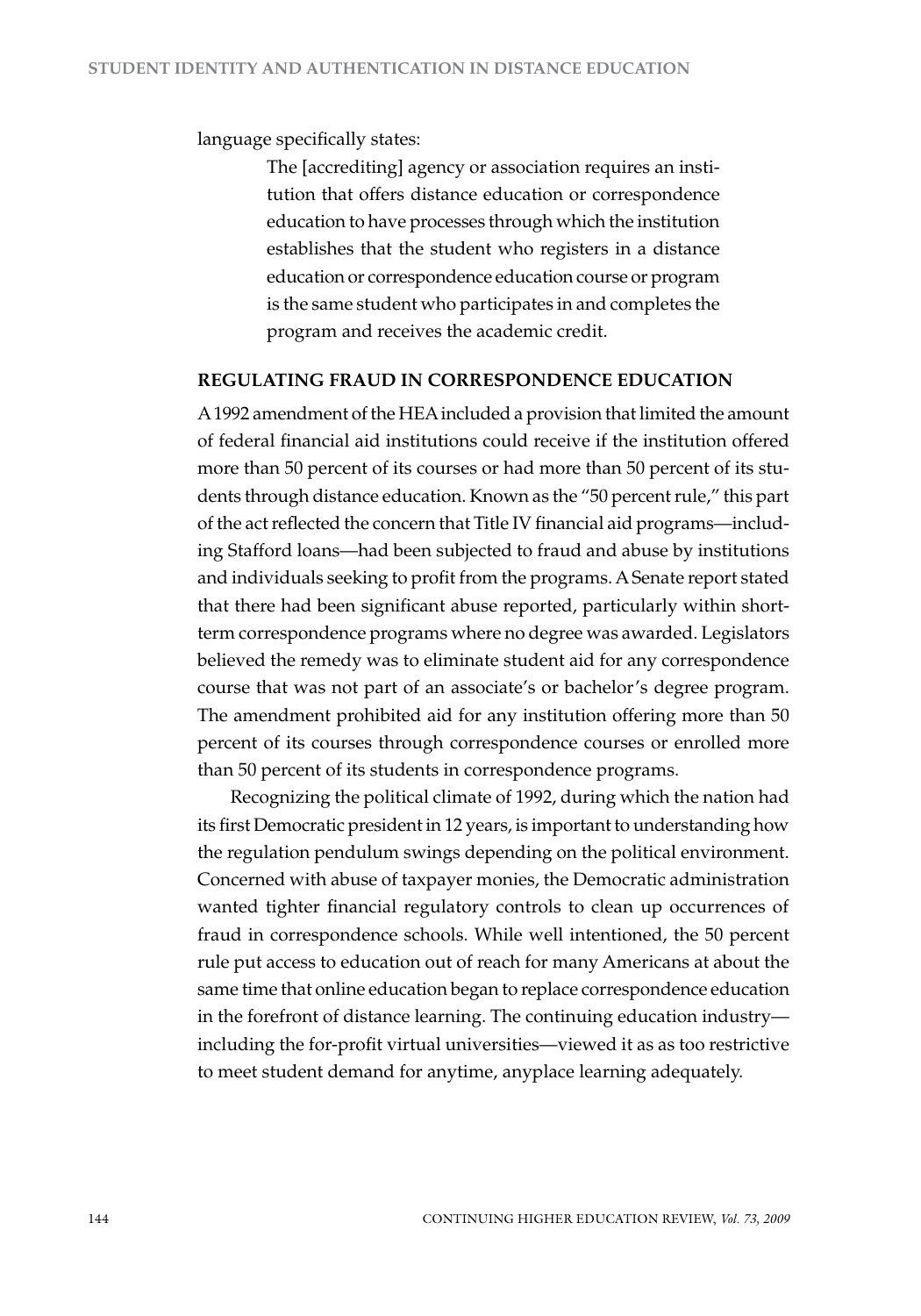#### **dEREgulAtion And tHE RisE of onlinE lEARning**

As online learning and virtual universities grew into viable enterprises for higher education, many burgeoning private educational interests, including Western Governor's University, Capella University, and the Sloan Consortium, began lobbying Congress to repeal the 50 percent rule. By 1998, organizations and institutions with online interests negotiated a federal distance education demonstration program by which institutions offering online degrees could request a waiver of the rule. The pilot program began with 24 colleges, including nine for-profit private, five for-profit publicly traded, seven private nonprofit, four public universities, one public system, and three consortia. Four of the institutions eventually left the program voluntarily and one institution was disqualified for abusing federal aid funds (Lederman).

To participate in the demonstration program and receive a waiver from the 50 percent rule, institutional participants were required to demonstrate their programs' accountability and legitimacy by monitoring enrollment growth, student retention, and graduation rates. Most importantly, in the 1998 HEOA, demonstration program participants were required to document "the number and types of students receiving assistance under this title for instruction leading to a recognized certificate … including the progress of such students," and the increase in participation in the certificate or degree programs. During the course of the seven-year program, the demand for 100 percent online learning at universities across the country was growing, and institutions did not have a way to respond within the limits of the rule.

In 2002, as the Republican-led Congress worked on the next reauthorization of the HEA, hearings were held to evaluate the success of the demonstration program. The General Accounting Office (GAO) cautioned legislators against relaxing regulations, testifying in a hearing before the Senate Committee on Health, Education, Labor, and Pensions that "the biggest challenge is how to help access to this form of higher education while still preventing fraud in the Title IV programs." During the session, the chancellor of Capella University noted that "the problems with fraud were vocational and correspondence schools, and that unlike them, online schools are accredited degree-granting institutions." Summarizing the goal of the hearing, Senator Paul Wellstone added, "the goal of government aid and oversight should be programs of good quality without onerous government regulations."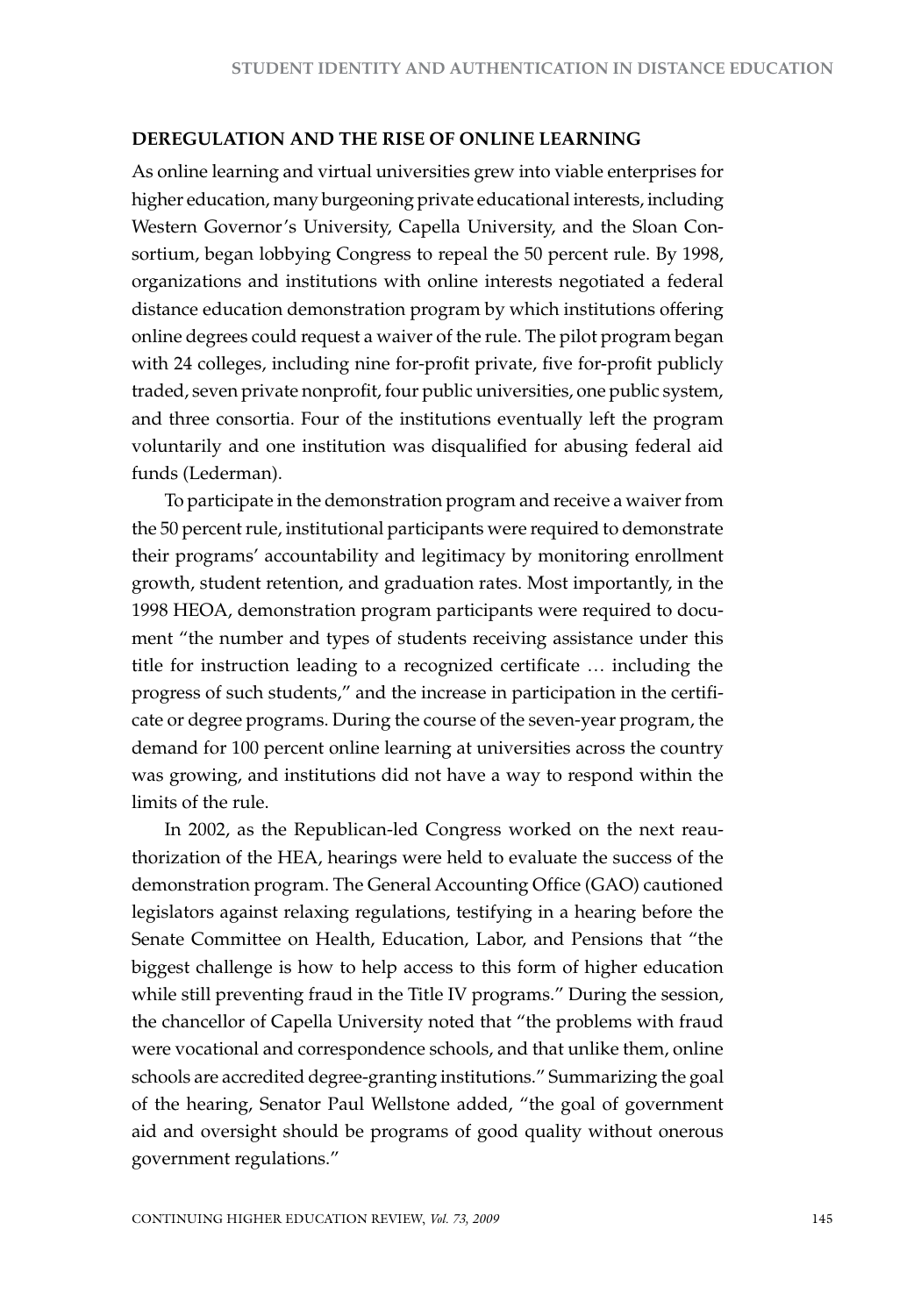In a 2004 report on the state of distance-education accreditation oversight and federal aid, the GAO indicated that stringent accountability and oversight were needed to ensure that student-learning outcomes were being met. The GAO insisted that universities work with accrediting agencies to develop best practices and procedures to monitor student retention and graduation in distance education programs.

After three years of hearings, reports, and lobbying efforts from online educators, the Department of Education and legislators evaluated the demonstration program and deemed it to be a success. The financial aid restrictions were lifted, allowing institutions to offer 100 percent online and correspondence degree programs.

Skeptics continued to question the ability of the government to police potential fraud and abuse from the proliferation of online learning. The GAO had sought greater accountability and reporting measures if the 50 percent rule were lifted and some public, nonprofit universities were opposed to a complete reversal of the law (Dillon). Questioning the political motives behind a change that was seen as benefitting for-profit higher education institutions, a New York Times columnist noted "the [demonstration program] provision is just one sign of how an industry that once had a dubious reputation has gained new influence, with well-connected friends in the government and many Congressional Republicans sympathetic to their entrepreneurial ethic" (Dillon). While some saw the deregulation of financial aid pertaining to online learning as ripe for abuse and profiteering, the distance learning community embraced the change that opened the opportunity to serve millions of students who otherwise would not have the ability to earn a college degree.

#### **A nEw ERA of ACCountAbility**

In 2008 Congress passed the Higher Education Opportunity Act after struggling through years of drafts. By the time it passed under a now Democraticcontrolled Congress, new language in the act reintroduced accountability, enforcing what the GAO had earlier recommended regarding oversight of distance education programs. By requiring accreditation agencies to oversee more closely the operation of distance education programs, institutions were now asked to have in place "processes by which it establishes that the student who registers in a distance education course or program is the same student who participates, completes academic work, and receives academic credit.''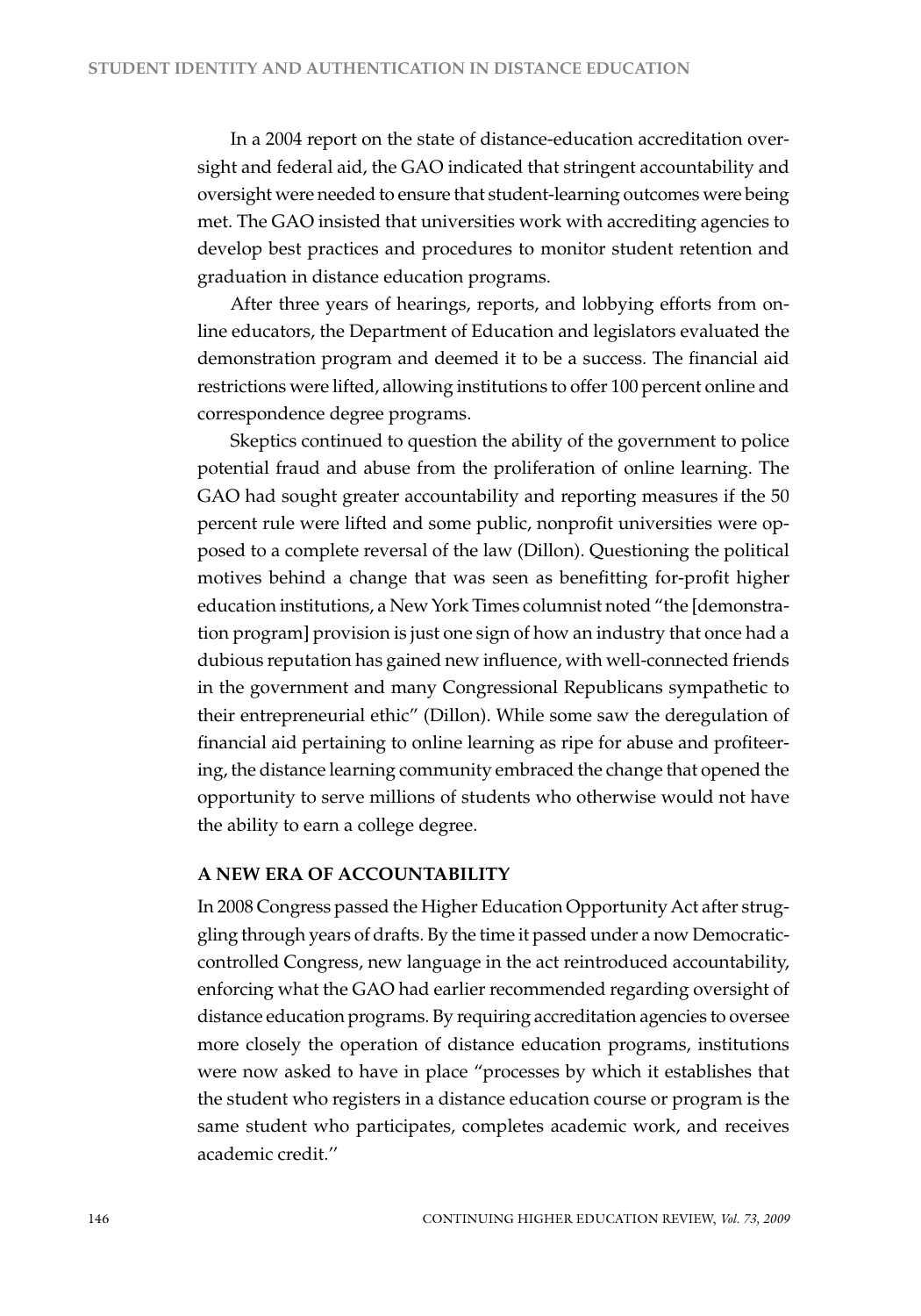Technically the law only requires accreditors to evaluate and monitor distance education courses and programs within the institutions that they accredit. The effect on distance learning programs is that institutions are now required to produce evidence that they are able to ensure that their student authentication and identity processes are intact and effective. Providing this evidence can include—but not be limited to—secure logins with passwords and user IDs. The overarching concern of student authentication and identity management is much larger than distance education; it is an issue that our institutions are struggling with as state and federal laws protecting data privacy in a technology-driven environment become stricter.

# **undERstAnding idEntity mAnAgEmEnt in HigHER Edu-CATION**

In order to understand fully the new law and what it means to ensure student authentication and identity in online learning, it is important to first understand identity management, which encompasses four sequential aspects: identification, authentication, authorization, and accountability. The act specifies only identification and authentication for distance education.

The process of student identification means assigning a unique "identifier" to an individual user that distinguishes one person from another. On most campuses this is usually the user ID, which is specific to the individual and can be changed at will by the user, or when prompted by the campus IT administrator. Today, it would be unusual to find a US college or university that is not utilizing a secure login identification for campus registration, email, grades, or for entry into learning management systems.

Authentication, the second step in the identity management process, ensures that the person using the identification code is the person to whom that code is assigned. Authentication can involve one or more of the following: something the person knows (password), something the person carries (identification card) or something about the person (physical characteristics like fingerprint or iris scan).

This is the crucial step that will require close evaluation by our institutions to ensure that the student who is completing the coursework is actually the same student who receives the credit. For now, the language in the HEOA indicates that the measures already in place at most institutions will suffice. As new technologies are developed that provide greater authentication and authorization, our campus IT and distance education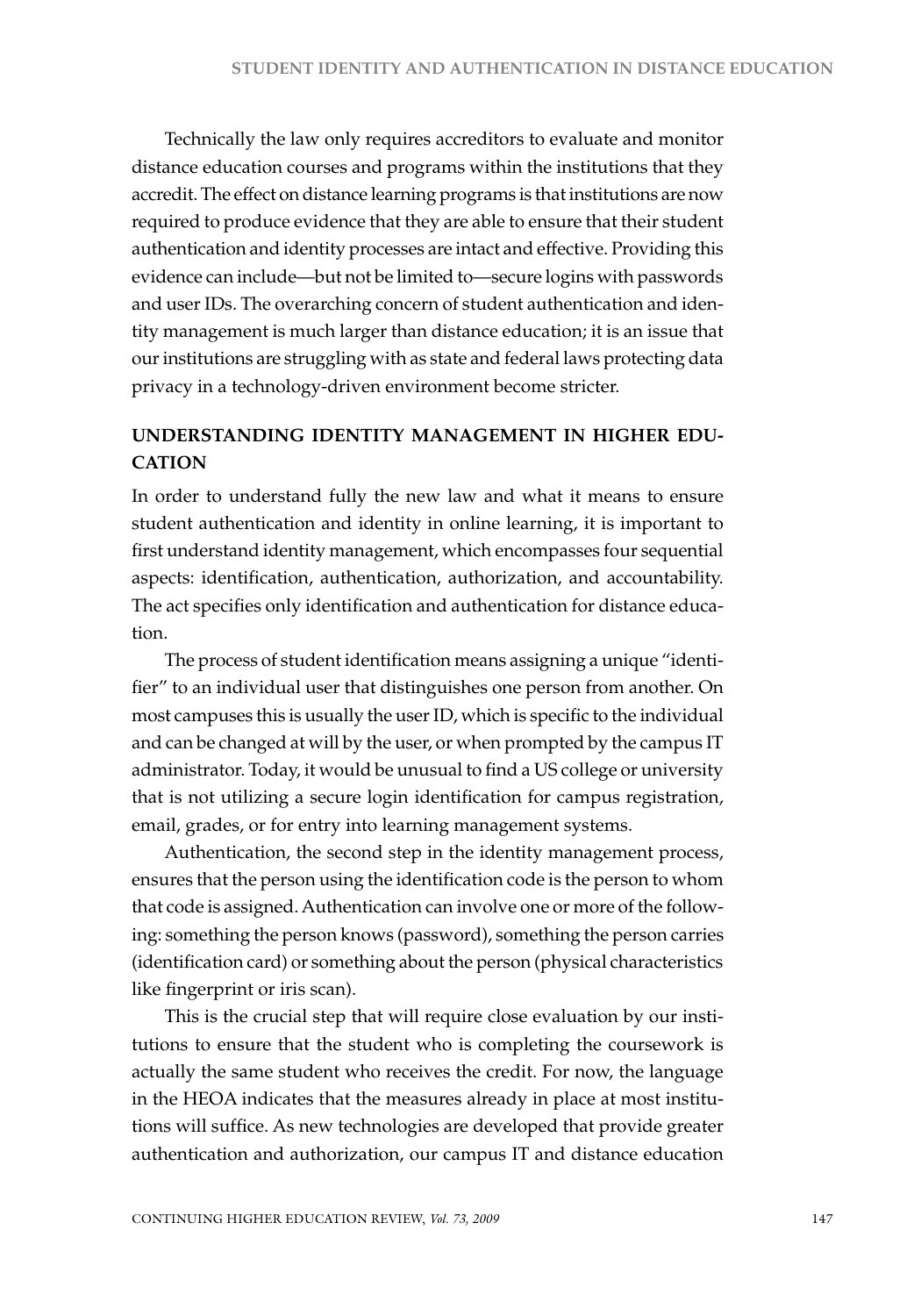administrators will need to analyze and weigh carefully the benefits and risks to our institutions and students.

#### **idEntifying tHE sCopE of tHE dilEmmA**

At first glance, the authentication element sounds like a cheating or testing issue, but upon closer examination, authenticating students in online courses is a larger and more complex problem that affects the fabric of higher education and how we traditionally teach and learn. At the 2009 conference of the University Continuing Education Association (UCEA), this issue was the topic of heated discussion among distance learning administrators, and of particular relevance to this article. Discussion began with authentication tools and procedures and quickly moved to authentic assessment and online teaching and learning. Among the universities represented at the presentation, several have been testing and piloting high-tech authentication systems in order to reduce costs associated with traditional exam proctoring, increase legitimacy and security of their programs, and to manage growth more efficiently. Currently the majority of institutions represented at UCEA with online degree programs require proctored exams (primarily public universities) or have no proctored exam requirements (primarily private, for-profit universities). Few online graduate programs at any public or private institution were found to require exam proctoring since graduatelevel courses typically assess students based on projects, papers, portfolios, and presentations rather than knowledge-based testing.

Since subjective assessments in graduate courses rely upon the relationship between the instructor and the student to authenticate the student's identity, many administrators expressed concern about whether these courses would be considered compliant with the law. While some graduate courses require proctored exams, for the most part proctoring is a staple of undergraduate courses, comprising the majority of all online offerings. Conference attendees indicated that because proctoring was still commonplace at their institutions, they were particularly interested in learning more about authentication technologies available for use in proctored scenarios.

 For the time being, current authentication systems that rely on user IDs and passwords will be considered acceptable by accrediting agencies. However, new products and technologies have emerged that are being targeted to higher education for identity management purposes. Many institutions are looking at biometric systems, which create individually unique identifiers for employees and students. Physiological biometrics are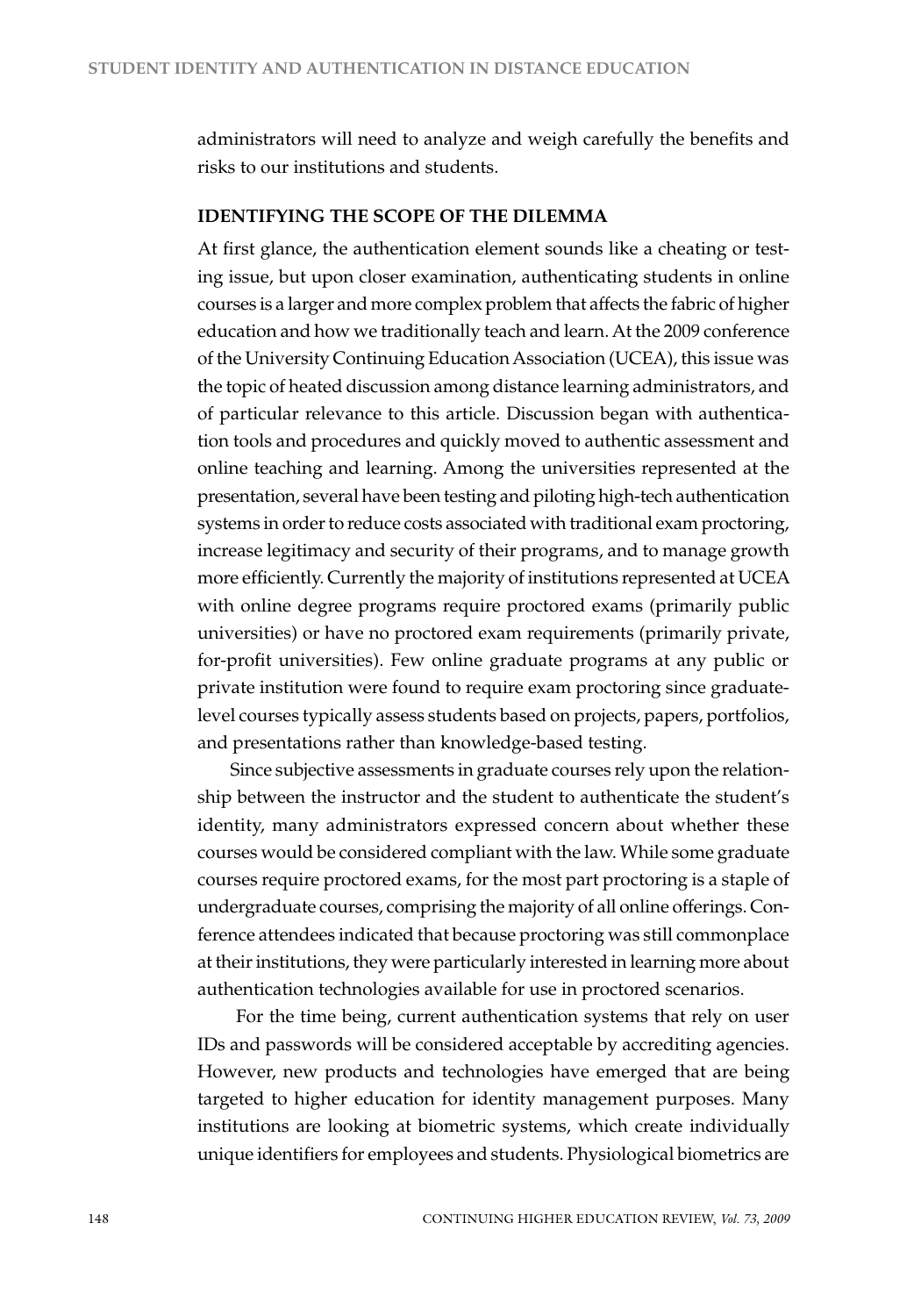identifiers unique to an individual's physical characteristics—fingerprints, iris, and face recognition and speech (pitch) patterns. A behavioral biometric is the unique behavior that each individual exhibits, including handwriting, typing, and even speaking patterns.

# **HigH-tECH solutions**

Research on biometric student authentication systems indicates that a variety of identification technologies are available for use in higher education, some of which are already familiar to us. These systems can be used anytime a student logs into the learning management system, in proctoring situations, and during synchronous class sessions. These technologies include:

- fingerprint scanning,
- iris scanning,
- keyboard typing cadence,
- speech recognition, and
- handwriting recognition.

Non-biometric authentication technologies available for use include:

- web cameras and microphones that visually record the student's testing environment, movements, and background noise;
- onsite, remote proctors who monitor the student taking the exam at the student's location;
- "out-of-wallet" data mining of personal data that randomly requires students to answer personal questions before or during the exam;
- lockdown browsers that prohibit students from Internet browsing or instant messaging service while taking an exam (within a learning management system);
- IP address verification, where students are required to take their exam on a specific computer; and
- secure password and identification systems.

# **low-tECH options foR Continuing EduCAtion**

The consensus among distance education administrators attending the UCEA conference presentation and those posting on a variety of Internet blogs and information sites is that as long as the HEOA does not dictate the methods of authenticating student identity, institutions will continue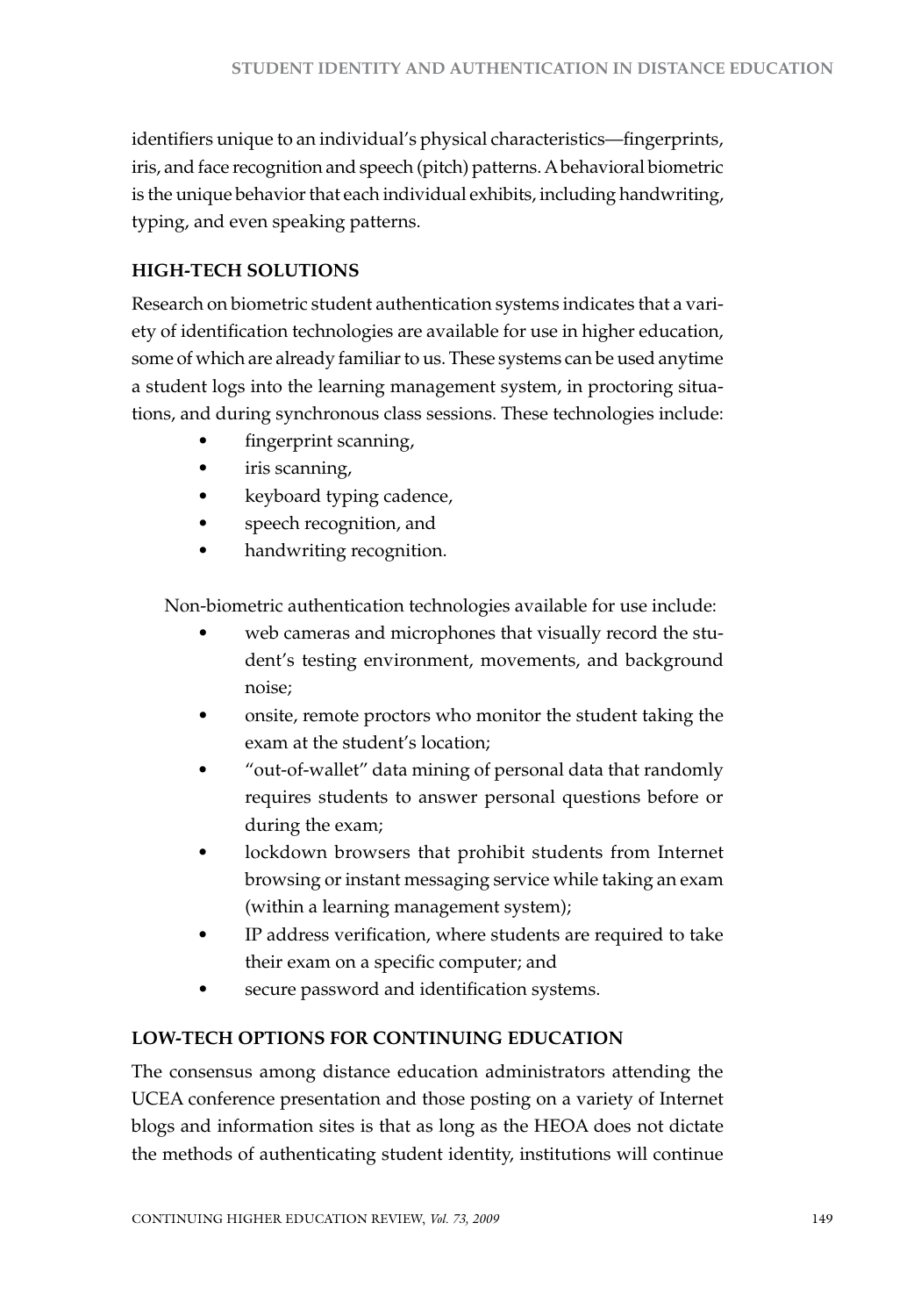to work cooperatively with accrediting agencies to ensure that current methods are meeting the authentication litmus test. Several administrators commented that this new requirement gives continuing education the opportunity to take the lead on our campuses in guiding our programs into the future to guarantee program integrity and accountability. However, others stressed that any changes to authenticating student identity can be accomplished only with the input and cooperation of our faculties. As several institutions noted, attempts to implement new systems within their online learning programs without faculty input were doomed to fail. High-tech authentication requires monitoring and decision making by instructors, and without faculty buy-in, our institutions will waste valuable time and resources.

## **AdviCE fRom distAnCE EduCAtion AdministRAtoRs**

During the UCEA conference presentation on this subject, distance education administrators suggested we ask ourselves these important questions before undertaking any new authentication and identity system:

- What is the cost-benefit ratio of implementing a new system compared to retaining the traditional proctored exam system for undergraduate general education courses?
- What types of systems are faculty willing to support? What are the faculty workload implications?
- What authentic assessment strategies combined with a secure authentication system are possible?
- How can campus-wide identity management systems be utilized to fulfill distance education accreditation requirements?
- What training do we need to offer our faculty to enhance and improve the use of authentic assessment and faculty-student interactions?

## **ConClusion**

Though the HEOA is the result of fraud committed by diploma-mill organizations and concerns by legislators about student cheating, we have learned that we cannot change pedagogy for technology's sake. Currently our online degree programs comprise all levels of degrees, diplomas, and certificates. The HEOA language does not and will not expect all of our courses or programs to change the manner in which faculty interact with or assess their students. Continuing education leaders should understand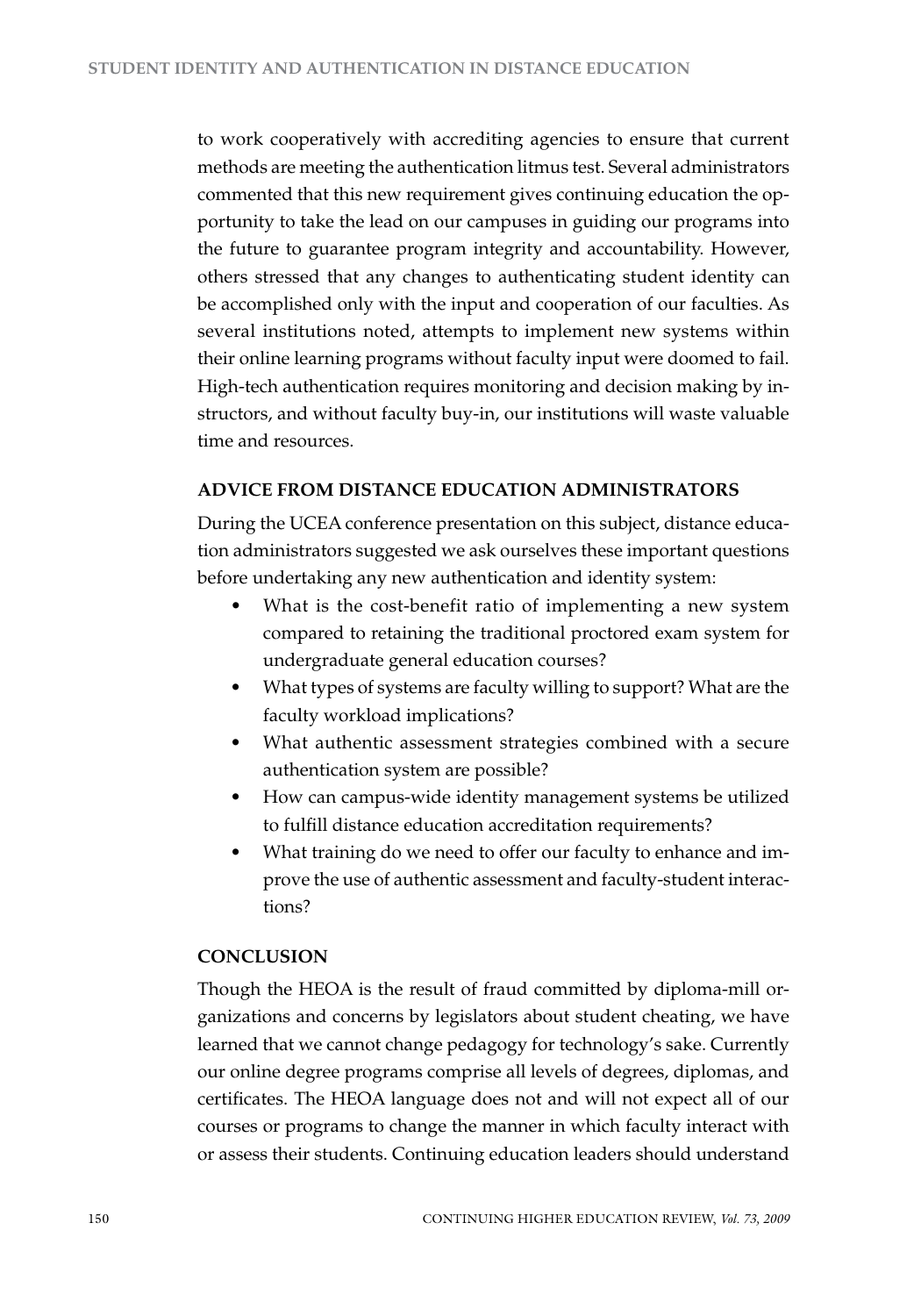the context of the act and its enforcement by accrediting agencies, and know their options for complying. Campus conversations should ensue about quality online teaching and learning, student interaction, authentic assessment, and the cost-benefit ratio. Then and only then should technological solutions be incorporated into campus-wide discussions. Student authentication and identity is not a continuing education problem; it is a higher education problem that must be solved with input from all of our stakeholders.

# **REsouRCEs About studEnt AutHEntiCAtion And idEntilla**

The following organizations are closely following the impact of the HEOA on distance education, student authentication, and identity:

- New Media Consortium (http://www.nmc.org/): The New Media Consortium is an international nonprofit consortium of nearly 300 learning-focused organizations dedicated to exploring and using new media and new technologies.
- Western Cooperative for Educational Telecommunications (WCET) (http://www.wcet.info/2.0/): WCET is a cooperative network of member institutions and organizations that provides a leading source of critical thinking and expertise on the evolving role of technology in higher education.
- • International Biometric Group's BioPrivacy Initiative (http://www. bioprivacy.org): Recognizing that biometric technologies are seeing increased usage in the public and private sectors, International Biometric Group's BioPrivacy Initiative defines best practices as well as deployment and technology guidelines for maintenance of personal and informational privacy in biometric deployments.
- Council on Higher Education Accreditation (CHEA) (http://wwwchea.org): A national advocate and institutional voice for selfregulation of academic quality through accreditation, CHEA is an association of 3,000 degree-granting colleges and universities, and recognizes 59 institutional and programmatic accrediting organizations.
- Higher Education Opportunity Act of 2008 (http://www.ed.gov/ policy/highered/ leg/hea08/index.html): Full text of the Act.